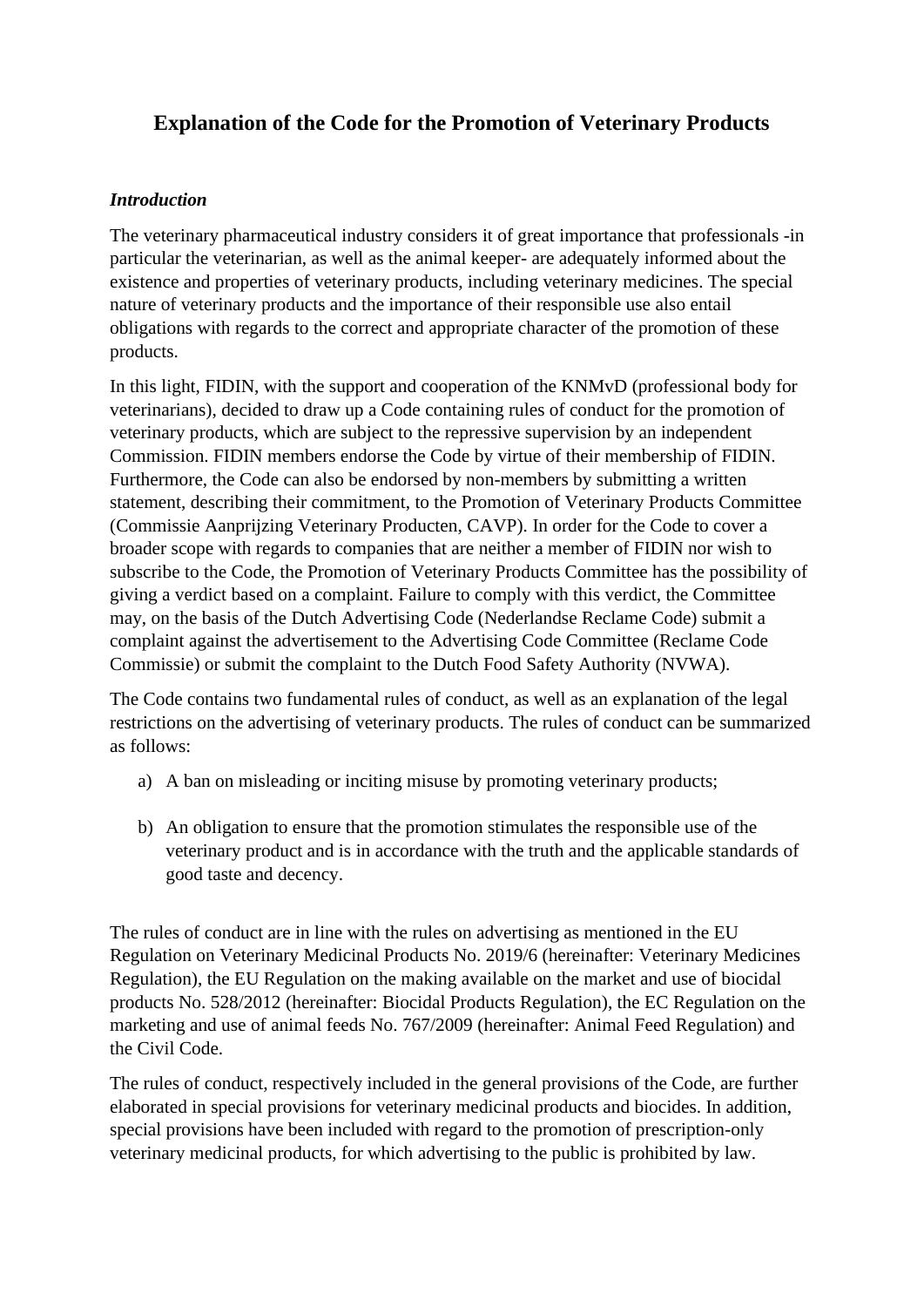Moreover, the special provisions are not an exhaustive elaboration of the two fundamental rules of conduct.

In addition, provisions are included on the encouragement of sales of veterinary medicinal products, such as offering of hospitality, granting of premiums and benefits in cash or in kind and other benefits to veterinarians and other persons authorized to supply veterinary medicinal products.

In this explanation, the content of the provisions of the Code will be discussed in further detail. This explanation is intended as a guideline for the interpretation of relevant provisions and does not contain any mandatory rules.

### *Article-by-article explanation:*

### *Scope*

# *Article 1.1*

The meaning of promotion: any public promotion of goods, services or ideas aimed at promoting the supply, sales, prescription, distribution or use of veterinary products. Announcements that do not contain any promotional element are not included in the definition. The total expression in particular plays a roll in this (text, size, layout, use of colour, use of images, etc.). After all, the mere mention of the advertisers name or brand name can already be promotion. Promotions must be assessed in their entirety, including any referenced material.

# *Article 1.2*

Article 1.2 indicates which forms of information are in any case not a recommendation and therefore fall out of the scope of the Code. These are forms of information that the European Commission has explicitly excluded in the Directive for human medicinal products (Article 86, par. 2 of Directive 2001/83/EC) and in a proposal to amend Directive (COM(2008) 663 final 10 December 2008) from the definition for advertising. Furthermore, this information about veterinary medicinal products must not conflict with the information in the summary of product characteristics (SmPC) and the package leaflet (see Article 4.2).

### *Article 1.3*

The Code applies to promotion of veterinary medicines within the meaning of the Veterinary Medicines Regulation, as well as to disinfectants and pest control agents within the meaning of the Biocidal Products Regulation. Pesticides that are applied to (the coat of) the animal and have a medical effect fall under the Veterinary Medicines Regulation. Pesticides that are used to make the environment of the animal parasite-free are regulated under the Biocidal Products Regulation. Both categories of pest control agents fall under the scope of the Code.

Furthermore, the Code applies to feeds with a specific nutritional purpose and supplementary feeds within the meaning of EC Regulation 767/2009, as well as other veterinary care products, not being veterinary medicines.

Feeds with a specific nutritional purpose were previously referred to as dietary feeds and therefore must meet a specific nutritional need of an animal whose digestive or absorptive mechanism or metabolism is in danger of being disrupted or has temporarily or irreparably been disrupted.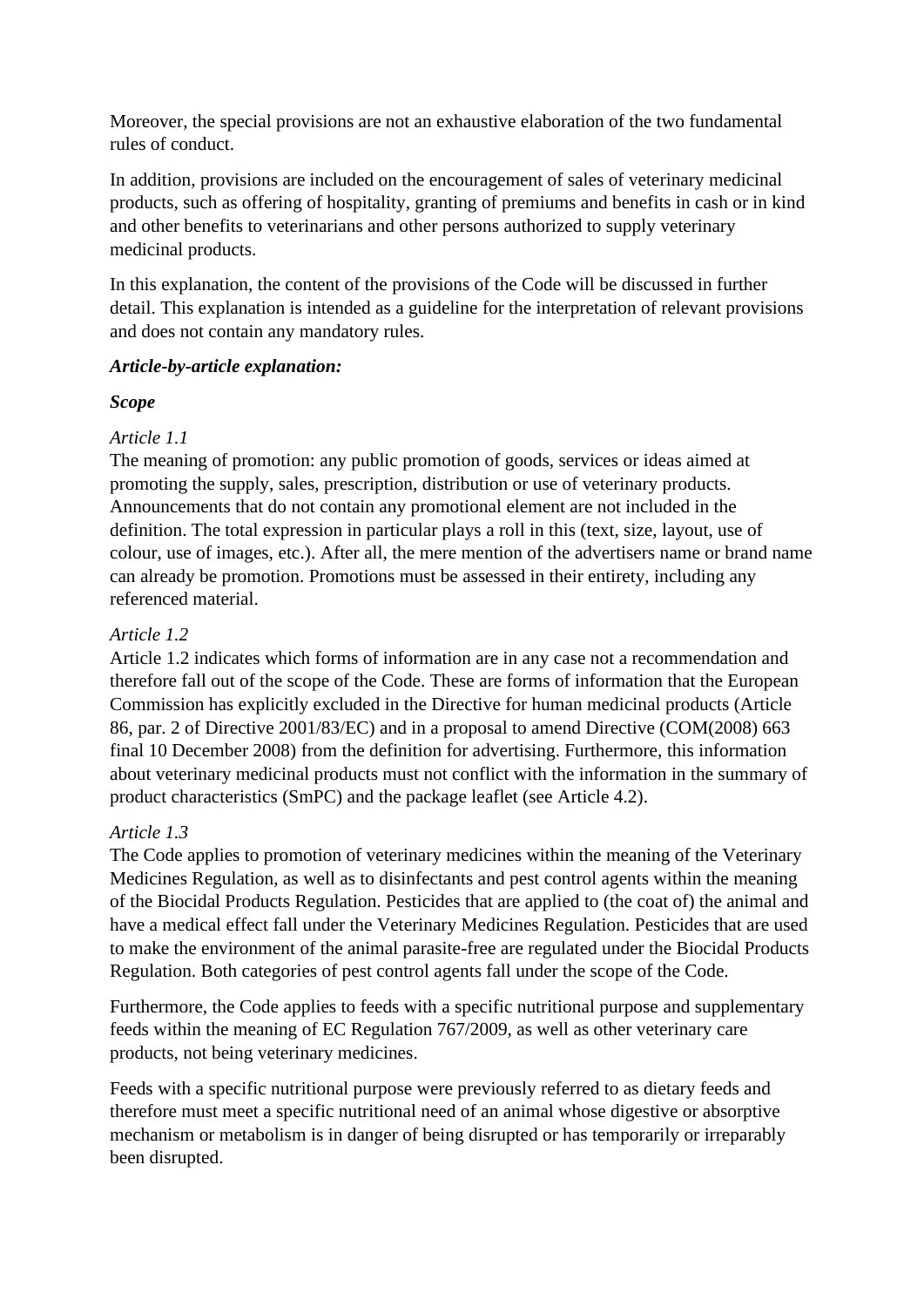Complementary feeds are characterized by the fact that they contain a higher concentration of certain substances and, due to their composition, can only form a complete diet combined with other feeds.

Ordinary animal feeds and additives, with the exception of coccidiostats and histomonostats, do not fall under the scope of this Code. As long as they are authorized as additives, coccidiostats and histomonostats fall under the scope of this Code because of their medicinal properties.

# *Supervision*

# *Article 2*

The Promotion of Veterinary Products Committee repressively monitors compliance with the Code on the basis of received complaints.

# *General provisions*

### *Article 3.1*

Under this provision, companies are obliged to do their promotions in line with this Code and the law, including veterinary medicinal products legislation, biocides legislation, animal feed legislation and other rules that apply to the promotion of veterinary products, as well as other applicable codes (such as the Dutch Advertising Code Committee and AnimalHealthEurope and FVE codes).

# *Article 3.2*

This provision contains the general rule of conduct that the promotion may not contain any form of information that could be misleading or lead to incorrect use of the veterinary product (Article 119 paragraph 5 of the Veterinary Medicines Regulation). This applies in particular to veterinary products with regard to information about the effect, properties, composition, price, content or origin of the product.

### *Article 3.3*

The promotion must clearly show the person to who the promotion is directed, that it concerns a promotion of a veterinary product and not something else (Article 119 paragraph 2 of the Veterinary Medicines Regulation). In particular, it must be clear should it concern an editorial article or a promotional text.

### *Article 3.4*

The properties of the veterinary medicinal product may not be exaggerated (Article 119 paragraph 6 of the Veterinary Medicines Regulation). Therefore, the use of superlatives, and concepts such as 'absolute', 'all', 'completely' and the like must be critically examined. Vague terms, for example giving unclear guarantees, should be omitted. If a warranty is given, the scope, content and duration of that warranty should be clear. The recommendation may not state or suggest that effectiveness of the veterinary medicinal product is guaranteed.

### *Article 3.5*

This clause contains the obligation to ensure that the promotion of the product in in accordance with the truth and applicable standards of good taste and decency.

### *Article 3.6*

The promotions aimed at animal keepers must not contain false, deterrent or deceptive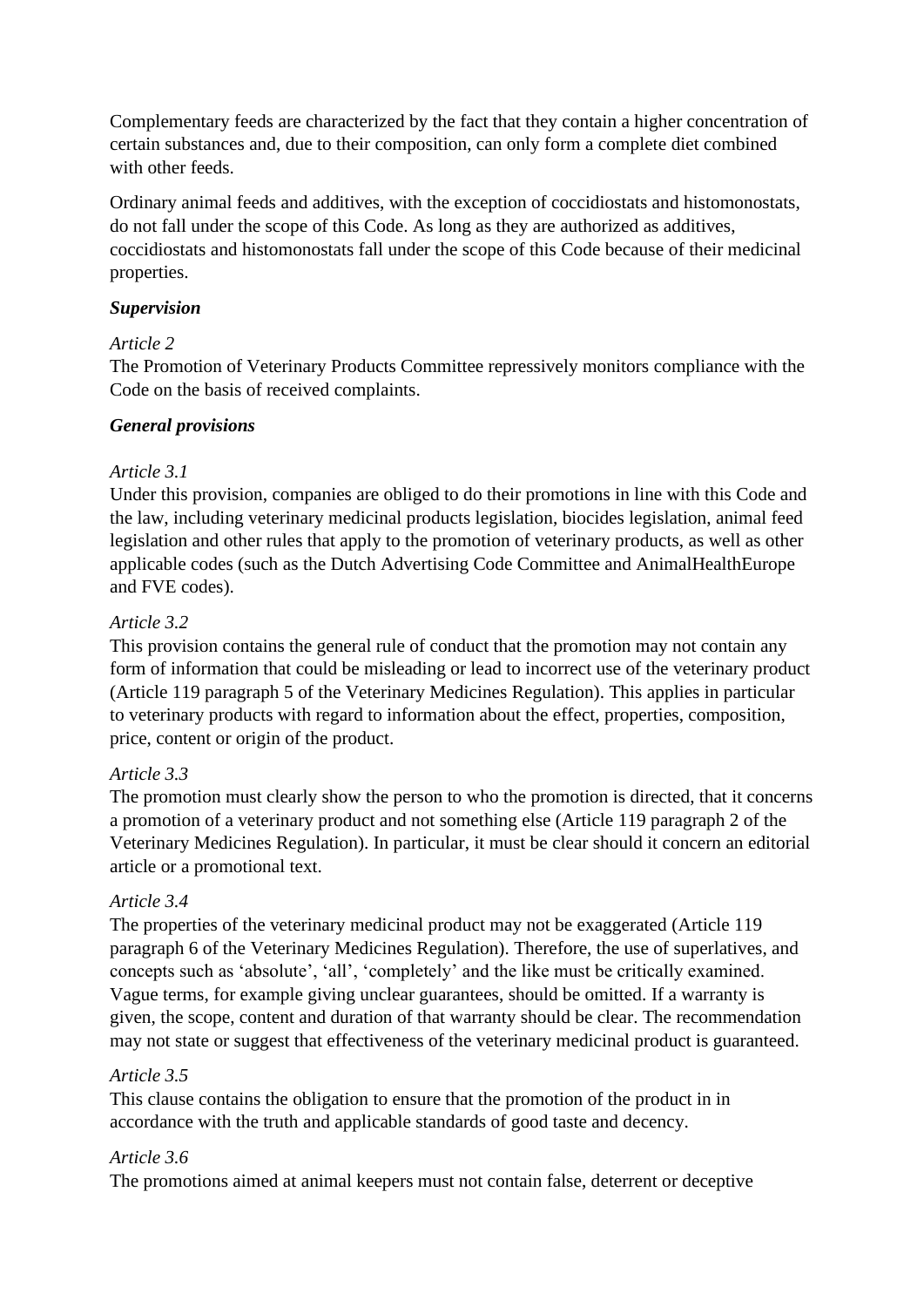depictions of changes within the animal as a result of illness or injury, leading to excessive or inappropriate use.

### *Special provisions for the promotion of veterinary medicinal products*

#### *Article 4.1*

Pursuant to Article 4.1, it is not permitted to promote non-registered use of a veterinary medicinal product (Article 119 paragraph 1 of the Veterinary Medicines Regulation). This prohibition also applies to the use of veterinary medicinal products on the basis of the socalled cascade or, for example autovaccines (Art. 120 paragraph 3 of the Veterinary Medicines Regulation). In the event of suspension of a veterinary medicinal product, promotion is not permitted during the suspension (Article 119, paragraph 7, of the Veterinary Medicines Regulation).

#### *Article 4.2*

This Article stipulates that any claim with regard to the effect and/or properties of the veterinary medicinal product must be presented objectively. The summary of product characteristics (SmPC) established by the competent authorities is binding, which means that every claim that is made must be covered by the SmPC of the concerned veterinary medicinal product (Article 119, paragraph 4 of the Veterinary Medicines Regulation). Furthermore, the claim may not conflict with the information in the package leaflet or on the packaging. This prohibition also applies in the case other insights have been published in scientific literature. The information must be accurate, current and truthful and in its entirety be correct and verifiable.

#### *Article 4.3*

In the case information from scientific articles is used, all quotations must be reproduced correctly and with reference to the source. It must be checked whether the cited publications reflect the current state of science and technology. The cited works must be publicly available or available through the promotor. In the latter case, the promotor must send the cited works within a reasonable period of time to the applicant when receiving such a request.

#### *Article 4.4*

Especially when the promotion is aimed at animal keepers, medical-veterinary and scientific terminology should be avoided in order to avoid confusion or ambiguity. Nor should any direct or indirect reference be made to recommendations done by scientist or veterinarians.

#### *Article 4.5*

Any written promotion (not being a promotion as referred to in Article 4.6) must contain the information that is essential for proper use for the person to whom the promotion is addressed. Promotions aimed at veterinarians will therefore contain more information than promotions aimed at animal keepers. It is important that at least stated are the following: name and components, main indication area(s), target animal(s) and contra-indication(s), as well as the instructions for use (dosage, withdrawal periods and precautionary measures). After all, for the decision to prescribe or purchase a veterinary medicinal product, it is necessary to know what it can be used for. In addition to the above, the name and address of the marketing authorisation holder in the Netherlands should be stated should it be necessary to obtain further information.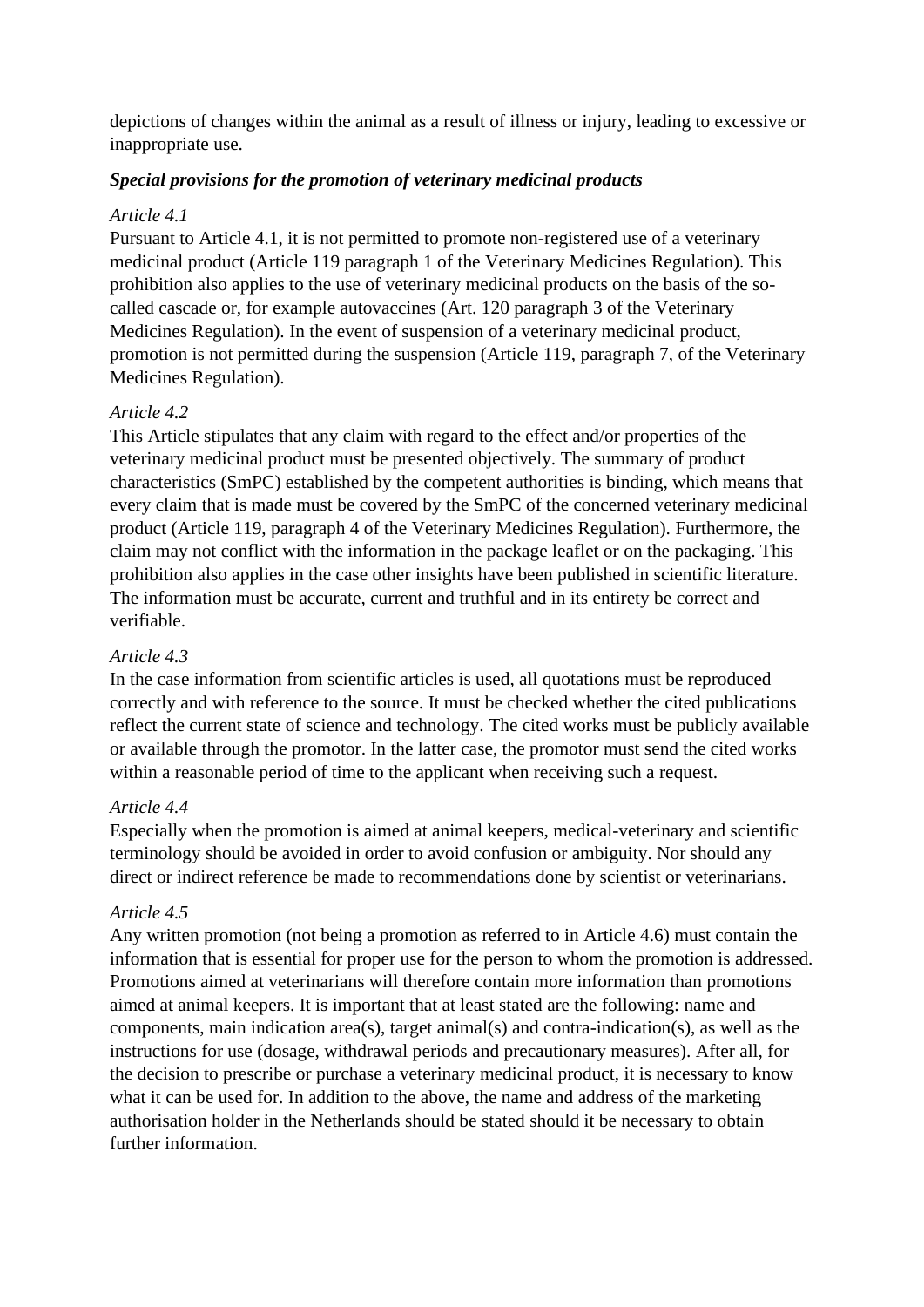In the case the package leaflet has been made available together with the promotion in paper or in electronic form and reference is made to the information in the promotion, the information in Article 4.5 may be omitted from the promotion itself. This is in line with Article 14 par. 3 of the Veterinary Medicines Regulation (implemented in Article 4.2 of the National Rules on veterinary medicines), in which the option has been created to make the package leaflet available electronically, for example by using a QR-code. This means that the information mentioned in Article 4.5 can also be made available using a QR-code in the promotion, resulting in the package leaflet being made available electronically.

### *Article 4.6*

In the instance that the promotion is in the nature of a reminder of a veterinary medicinal product, not all information needs to be provided. However, as soon as possible applications or other product properties are indicated, the promotion does not fall under reminder advertisement anymore. The reminder advertising as mentioned in this Article, must be distinguished from an advertisement that is solely aimed at name and brand awareness. The latter form of advertising need not mention more than the brand name.

### *Article 4.7*

With regard to comparative advertising, relevant rules from our Civil Code (Article 6:194a) are adhered to.

Almost every promotion has a comparative element in it. After all, emphasizing positive product properties can already imply that comparable products do not have those properties or to a lesser extent. To suggest that a veterinary medicinal product works as good or better than another, when in fact it does not, is misleading. A comparison with another substance or sample is therefore in principle only permitted if it serves to correctly explain the effect of the veterinary medicinal product. The requirement that the comparison is not unnecessarily derogatory concerns a further elaboration of the applicable standard of decency (Article 3.5).

### *Article 4.8*

This Article describes the standards of good taste and decency, as described in Article 3.5, in more detail.

# *Article 4.9*

This provision corresponds with Article 119 paragraph 3 of the Veterinary Medicines Regulation.

# *Special provisions for the promotion of veterinary medicinal products that are subject to prescription*

### *Article 5.1*

Pursuant to the Veterinary Medicines Regulation (Article 120, paragraph 1), it is prohibited to promote prescription only veterinary medicines to the public. This means that prescriptiononly veterinary medicinal products may only be advertised to veterinarians and other persons authorized to supply veterinary medicinal products. This ban also extends to advertising made by veterinarians in the waiting room or via their website of prescription veterinary medicinal products.

### *Article 5.2*

Promotion of immunological veterinary medicinal products (such as vaccines) in professional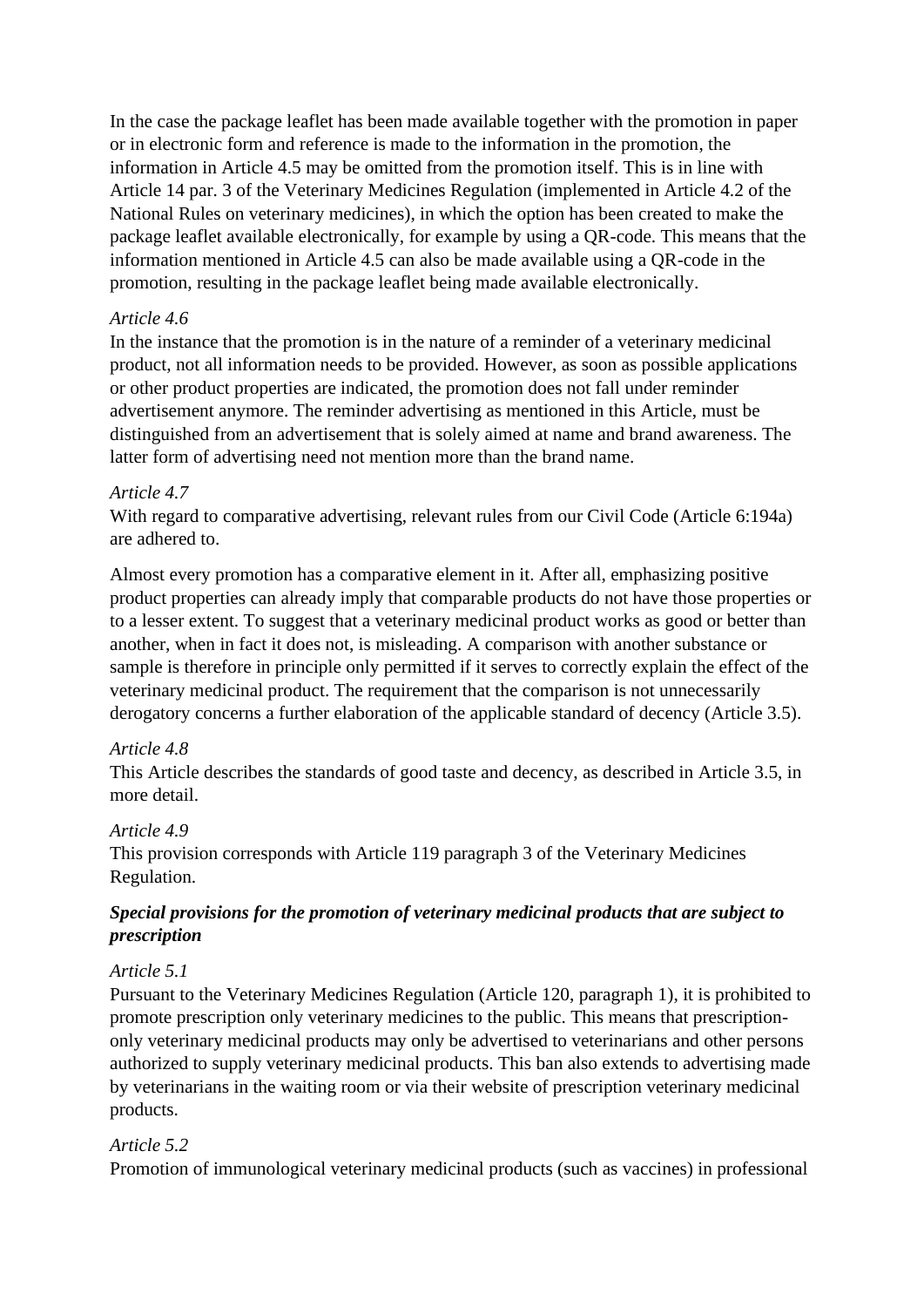journals, direct mailings, and on the internet and during professional trade shows and meetings, for persons who keep animals professionally (such as livestock farmers) do not fall under the ban of advertising towards the public (Article 120 of the Veterinary Medicines Regulation). The public, to which these trade journals, direct mailings, websites, professional trade shows and meeting are aimed must be distinguished from the general public to which the ban on advertising to the public applies. The advertisement must contain an explicit invitation to consult the veterinarian (Article 120 paragraph 2 of the Veterinary Medicines Regulation).

Article 5.2 relates to professional journals that are specifically aimed at livestock farmers or other persons who keep animals professionally. This must concern magazines with a specific subscriber base with a specific target group. Professional journals can be added to the list on request in accordance with the procedure mentioned in Article 10.3 of the Rules of the CAVP.

Article 5.2 also refers to the promotion of immunological veterinary medicinal products via direct mailings and the internet, addressed to person who keep animals professionally. For direct mailings, it is important that the advertisement is sent in the name of the professional. Promotional texts on websites may only be accessible to the professional by, for example, logging in with a username and password or other techniques to which only the professional has access. The professional must also be located in the Netherlands.

Article 5.2 also distinguishes the promotion of immunological veterinary medicinal products during professional trade shows, specifically aimed at livestock farmers and other persons who keep animals professionally, from fairs open to the general public. A professional trade fair that is open to the public therefore does not automatically fall outside of the concept of trade fair within the meaning of Article 5.2. It is important that the trade fair is mainly visited by the target group to which it is aimed. Trade fairs can be added to the list when requested, in accordance with the procedure laid down in Article 10.3 of the Rules of the CAVP.

Suppliers of veterinary medicines, as well as veterinarians, organize meetings for customers in which information is given about immunological veterinary medicines and their use. Such meetings may have a promotional character. If this is the case, it should be borne in mind that such a meeting is only open to persons who keep animals professionally.

### *Article 5.3*

It goes without saying that veterinary practice visitors who are employed by or work on behalf of a company that falls under the scope of the Code must also comply with the provisions of the Code. It is necessary that they have sufficient (scientific) knowledge.

### *Special provisions for the promotion of biocidal products*

### *Article 6*

This Article concerns the codification of Article 72 of the Biocidal Products Regulation.

### *Special provision regarding hospitality, gift and other benefits*

### *Article 7.1*

The Veterinary Medicines Regulation contains provisions regarding the promotion of the sale of veterinary medicines, including the granting of premiums or benefits in cash or in kind (Article 121 paragraph 1) or the provision of hospitality during meetings with an exclusively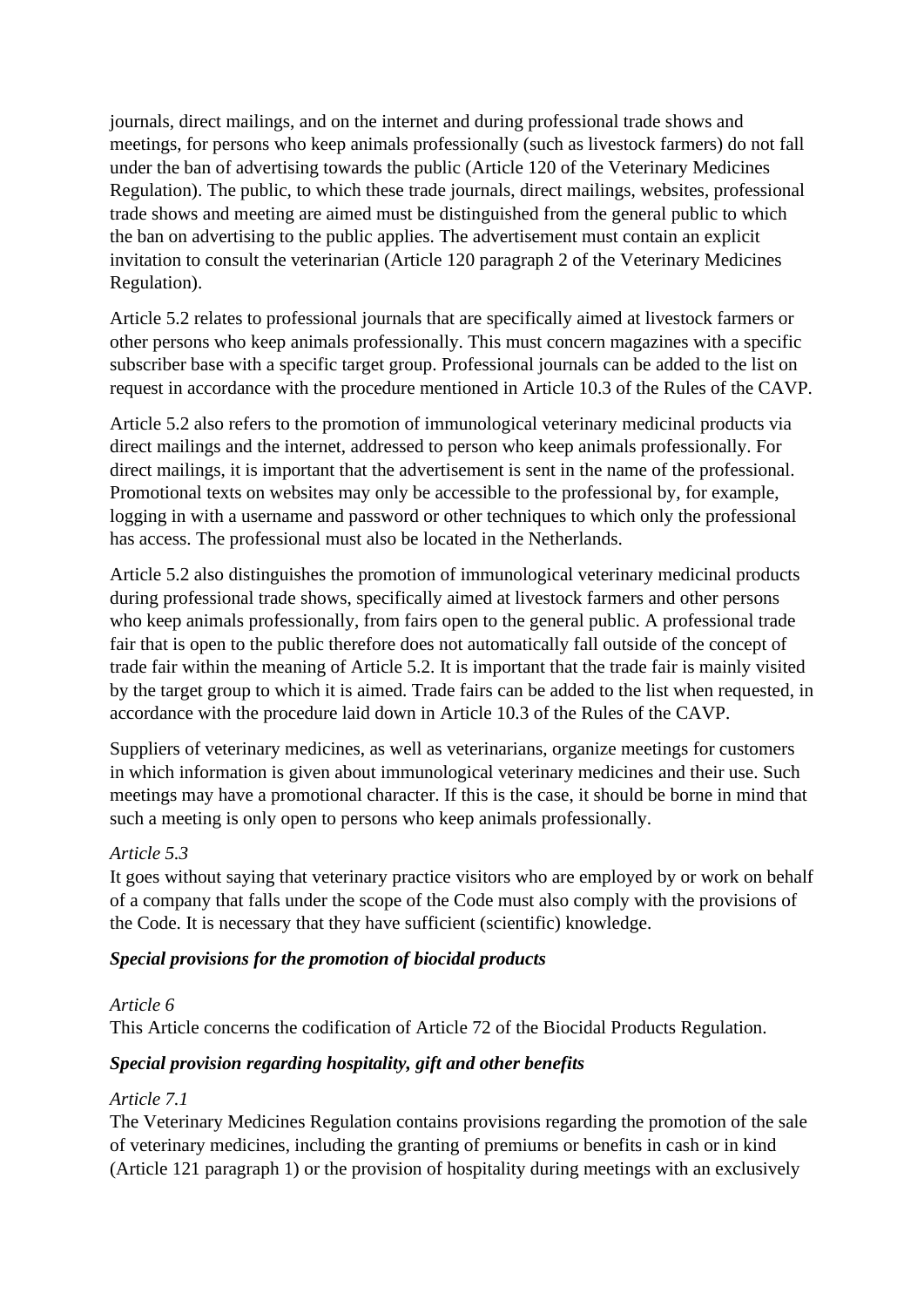professional and scientific character (Article 121 paragraph 3). Article 7.1 elaborates on the element of hospitality.

Providing hospitality is understood as reimbursing or taking into account travel, accommodation and registration costs for meetings. If companies to which the Code applies (co-)organise meetings for veterinarians and other persons authorized to supply veterinary medicinal products by providing a financial contribution, this provision applies, regardless of whether the financial support takes the form of an individual contribution to a participating veterinarian, or by making a sponsorship amount available to the organizer of the meeting. Companies to which the Code applies are: the manufacturers, importers, or traders of veterinary products. Veterinarians and other persons authorized to supply veterinary medicinal products include the following persons: the veterinarian, pharmacist, pharmacist's assistant, veterinary obstetrician, castrator, veterinary assistant, para-veterinary veterinary assistant and license holders insofar as it concerns the marketing of veterinary medicinal products with POM-V status.

To prevent veterinarians and other persons authorized to supply veterinary medicinal products from being improperly influenced in their prescribing or dispensing behaviour, Article 7.1 states that companies to which the Code applies must ensure that when providing hospitality in the context of conferences, symposia or other gatherings, this hospitality remains within reasonable limits and is subordinate to the purpose intended with the meeting. Vice versa, veterinarians and other persons authorized to supply veterinary medicinal products have their own responsibility not to accept hospitality contrary to this Code (reciprocity).

In accordance with the regulations for human medicines, the Veterinary Medicines Regulation distinguishes between meetings of an exclusively professional and scientific character (Article 121 paragraph 3) and other meetings in which benefits in kind are offered (the rules for human medicines refer to manifestations). Depending on the type of meeting, different maximums apply for the height of the costs of the hospitality that may be offered by a license holder to an individual professional. For scientific meetings, the standards for hospitality are broader (a maximum of  $\epsilon$  500 per event and  $\epsilon$ 1,500 per year is calculated, unless the professional practitioner pays 50% himself) than for events (where a maximum of  $\epsilon$ 75 per event and  $\epsilon$  375 per year is used). These policy rules (in the case of human medicines) do not apply as such in the context of this Code, but are a starting point for the assessment whether the hospitality provided or received in a specific case is of very little value (pursuant to Article 121 paragraph 1 of the Veterinary Medicines Regulation), or has remained limited with regards to the main purpose of the meeting (pursuant to Article 121 paragraph 3 of the Veterinary Medicines Regulation). This applies mutatis mutandis to the schemes for inducement in human medicine as referred to in this explanation (policy rules and Code of Conduct for Medicines Advertising).

The hospitality rules apply not only to gatherings organized (directly or indirectly) by a company to which a Code applies, but also to gatherings sponsored (directly or indirectly) by the company. The fact that the hospitality is of very little value or must be limited to the main purpose of the meeting means, among other things, that it may not extend to others than the participants in the meeting, so that no partner program may be offered. In the case of subordination, the balance in time allocation between the scientific program and the other components plays a crucial role.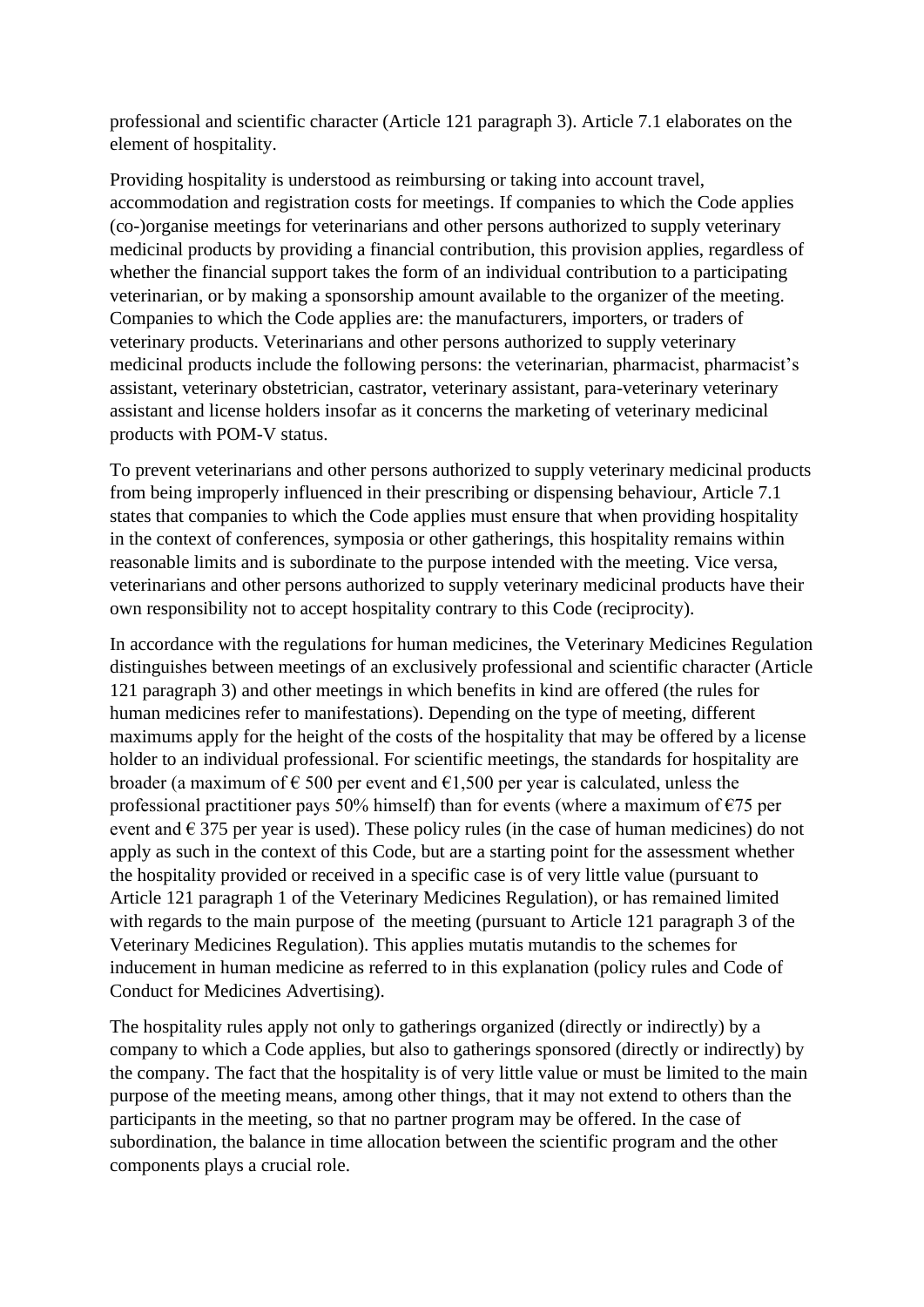# *Article 7.2*

The Veterinary Medicines Regulation also contains a provision regarding the giving and receiving of premiums and benefits in cash or in kind (Article 121 paragraphs 1 and 2). Article 7.2 provides that these premiums or benefits must be of small value. The term 'minor value' denotes something that is modest in size. The value should also be seen in relation to the frequency. It is not the intention that premiums or benefits of little value will be provided so frequently, or to such an extent, that their total value becomes substantial.

In the case of human medicines, the concept of 'low value' has been linked to the regulation regarding the acceptance of gifts by civil servants (circular of the Minister of Home Affairs and Royal Affairs of 14 July 1999/nr AD 1999/U75958 (Government Gazette 154, 13 August 1999)). Roughly speaking, this is based on a maximum of  $\epsilon$ 50 per premium or benefit, with a maximum of  $E150$  per year, which maximum is applied per company.

Moreover, the provision relating to the granting of premiums or benefits does not apply to commercial practices regarding prices, discounts and bonuses with regard to the purchase and sales of veterinary medicinal products by veterinarians and other persons authorized to supply veterinary medicinal products (Article 121 par. 4 of the Veterinary Medicines Regulation).

# *Article 7.3*

The Veterinary Medicines Regulation has specific regulations for the provision of samples (Article 119 paragraphs 8, 9 and 10). Samples concern the smallest packaging form of a veterinary medicinal product that, with specific mentioning, are provided free of charge to a veterinarian in order to become acquainted with the veterinary medicinal product in question. This is permitted provided it concerns small quantities and does not relate to antimicrobial veterinary medicinal products (Article 119, paragraph 9 of the Veterinary Medicines Regulation). In human medicine small quantities are considered as: 2 samples per year within a maximum period of 2 years. For the explanation of this Code, reference is made to the practice in human medicine.

### *Article 7.4*

Veterinarians and other persons authorized to supply veterinary medicines provide services for companies to which the Code applies (in particular veterinary pharmaceutical companies). There is also no objection to this, unless the relationship between the service to be provided and the fee may give rise to doubts about the independence of the service provider. In the case of a service agreement, there is right to a reasonable remuneration and reimbursement of the costs actually incurred. Which remuneration is reasonable will usually be tested against the time spent and the market conformity of the hourly rate.

The written requirement of the agreements has been taken over from the Code of Conduct for Medicines Advertising and contributes to the necessary transparency.

### *Article 7.5*

Sponsorship usually involves payments for which there is no direct compensation. This must involve sponsoring extra things that benefit innovation, quality or science or support of a good cause. The written requirement of the agreements has also been taken over from the Code of Conduct for Medicines Advertising with regard to sponsorship agreements.

### *Article 7.6*

Financial relationships between veterinary pharmaceutical companies and veterinarians with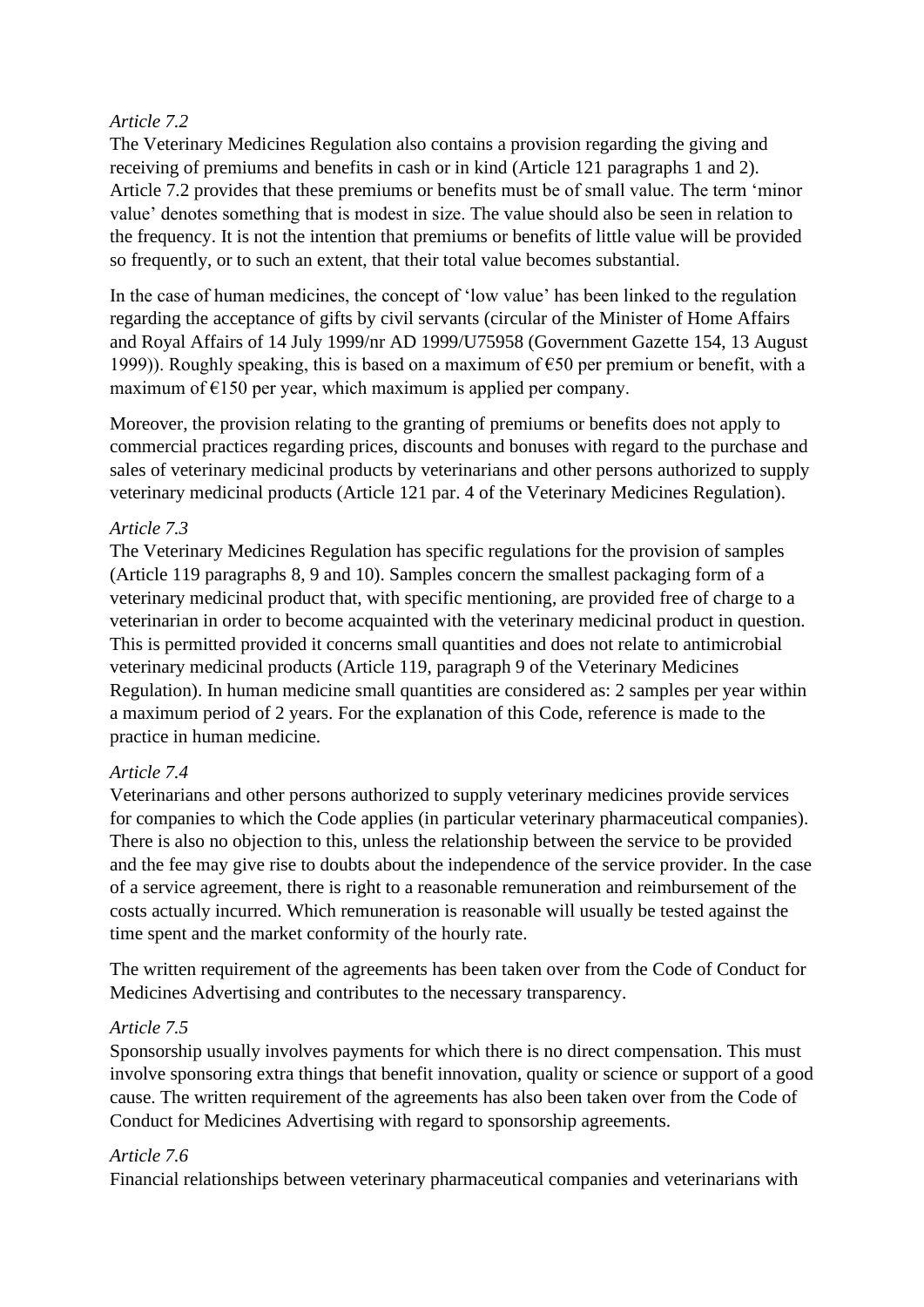regard to services and sponsorship must be reported to the Healthcare Transparency Register Foundation if the amount exceeds  $€500$  in a year.

# *Explanation of the further conditions for permitted public information for prescriptiononly veterinary medicinal products*

#### *Introduction*

Pursuant to the Veterinary Medicines Regulation, it is prohibited to publicly advertise veterinary medicines subject to prescription (Article 120 paragraph 1). This means that it is not permitted to advertise to private and/or professional animal keepers. Advertising towards persons who are entitled to prescribe or supply veterinary medicinal products is permitted under Article 5.1 of the Code.

In practice, there appears to be the need to inform animal keepers about veterinary medicinal products subject to prescription, without there being any advertising. However, the question of when it is a case of advertising, and when it is a case of providing information, is not always clear. In practice, the concept of advertising is broadly interpreted.

Also in the human pharmaceutical sector, there is a ban on advertising to the public of prescription-only medicines, and there appears to be a need for the possibility of informing patients about prescription-only medicines. In light of the fact that the scope for providing information differs per Member State, the European Commission has taken the initiative to propose an amendment to the Medicines Directive that explicitly allows certain forms of information about prescription-only medicines in addition to the advertising ban. Additionally, the Medicines Advertising Code Foundation (CGR) has included provisions in the Medicines Advertising Code of Conduct with regard to informing about prescription medicines.

In view of these developments, FIDIN and KNMvD have decided to provide more clarity in the Code for the Promotion of Veterinary Products (hereinafter: the Code) by laying down the conditions under which information towards the public for veterinary medicinal products subject to prescription is permitted (Article 1.2 under 5).

### *Article-by-article explanation*

### *Article 1*

Certain forms of expression fall outside the scope of the Code on the basis of Article 1.2 of the Code. This concerns, for example, information in the form of the summary of product characteristics, package leaflet, label and packaging text, public assessment report, as well as factual information such as price lists and changes in pack size. In line with the proposal of the European Commission of 10 December 2008, it is added that the information about the characteristics of the veterinary medicinal product for which it has been authorized may also be presented in a different format (sub a). This means that on the basis of the texts approved by the registration authority, public brochures, publications or vaccination cards can be made which can be distributed through a limited number of channels. The CAVP will assess on a case-by-case basis whether an expression in which the information in question is included falls under the exception referred to in article 1.2 fifth dash or whether it counts as a public recommendation. A promotional character can for example arise through a selective display of product features or through the prominent use of the brand name or logo or the way in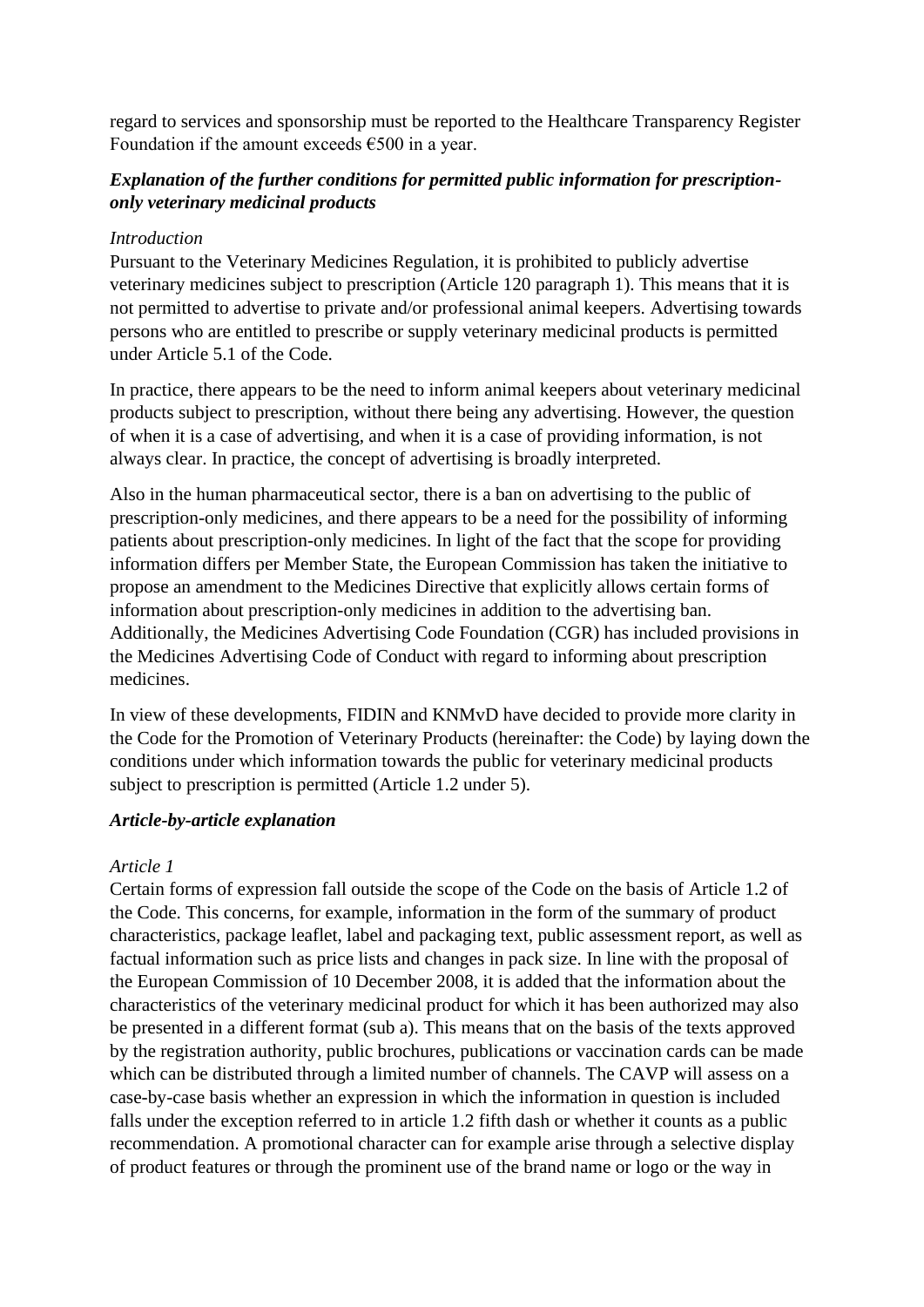#### which the brochure is designed.

It is further clarified that it is permitted to provide information about non-interventional scientific studies with the veterinary medicinal product concerned, or accompanying measures regarding prevention or treatment (sub b). Non-interventional scientific studies should be understood as studies where the veterinary medicinal products are prescribed in the usual way, in accordance with the conditions laid down in the registration decision.

#### *Article 2*

In accordance with the proposal of the Commission, it should be prevented that private persons receive unsolicited information about prescription-only veterinary medicinal products. This will be further elaborated in the additional conditions. Veterinarians or suppliers of veterinary medicinal products subject to prescription must be able to provide animal keepers who receive prescription-only veterinary medicinal products, with information about that veterinary medicinal product (sub a). Furthermore, it should be possible to inform animal keepers about prescription-only veterinary medicinal products through channels in which information about the animal concerned (sub. b) or about veterinary medicines (sub. c) is provided. An example of the latter is the FIDIN Repertory.

#### *Article 3*

Just as there are relevant requirements for advertising, they also apply to information in order to prevent the information from leading to incorrect use of veterinary medicinal products or to irrational prescribing behaviour. Information must be objective, unbiased and balanced (sub a). In order to prevent the information from being disguised advertising, the information must take into account the general (information) needs and expectations of the public concerned (sub b). In accordance with Article 4.2 of the Code, it must be possible to corroborate the content of the information (sub c) and it must not contradict the registration (sub h). By stating the date of the information, the person who takes note of it can estimate the actuality of the information (sub d). In accordance with Article 3.2 of the Code, the information must be factually correct and must not be misleading (sub e). In accordance with Article 3.3 of the Code, the information must be comprehensible for the intended target group (sub f). In accordance with Article 4.3 of the Code, if scientific studies are used, the source on which the information is based must be clearly indicated (sub g).

#### *Article 4*

Like veterinary medicinal product advertising, the public information must contain a number of mandatory statements. In any case, it must be stated that it is a prescription-only veterinary medicinal product (in accordance with Article 4.5, under 7 and Article 4.6 under 3 of the Code) and that instructions for use can be found on the package or in the package leaflet (sub a). In line with this, it should be stated that the information is intended to strengthen the relationship with the veterinarian, but cannot replace it, and that further information can be obtained from the veterinarian (sub b). Furthermore, it must be guaranteed that the marketing authorization holder who is responsible for the information can be identified (c ) and reached (d).

### *Article 5*

Lastly, it is determined which suggestions and/or statements in the information for the public are prohibited. It is not appropriate to compare veterinary medicinal products (sub a), treatment methods (sub c) or veterinary products (sub g) in informative texts. Comparison